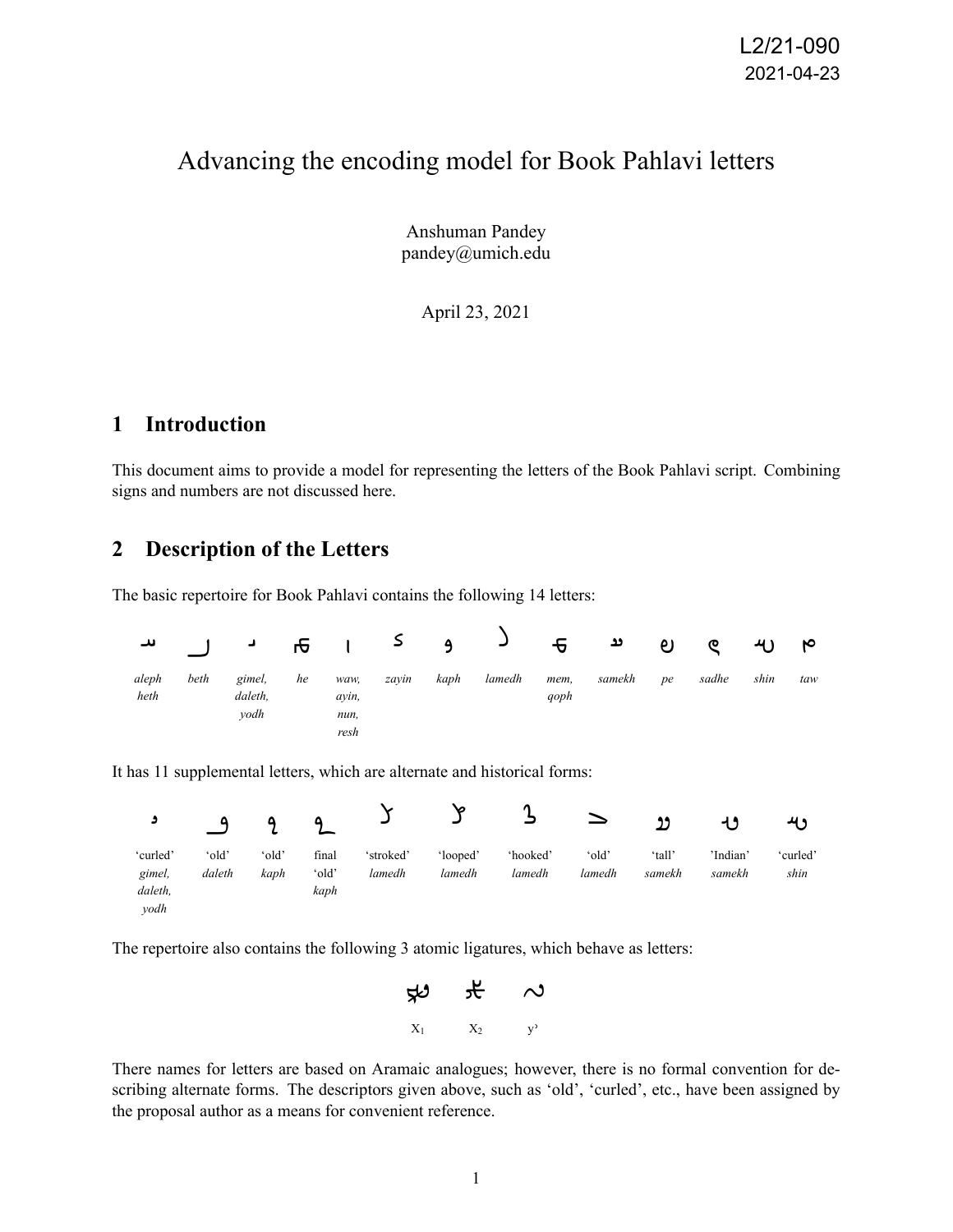#### **2.1 Directionality**

The script is written from right to left, with lines that advance from top to bottom. Letters are written along a baseline, which is not readily apparent, but may be identified as

- the bottom of  $\rightarrow$ ,  $\rightarrow$ ,  $\leq$ ,  $\geq$ ,  $\rightarrow$
- the resting spot for the heads of  $9$ ,  $9$ ,  $9$ ,  $\div$ ,  $\triangleright$
- the cross-bar of  $\sigma$  and  $\sigma$ .

The following shows the alignment of all letters with the baseline (gray). The head-height is measured by the tops of these letters, while the below-base is determined by **3**,  $\mathfrak{D}$ ,  $\mathfrak{S}$ , etc. The swash terminals of  $\Box$ ,  $\Box$ , run just under the below-base level, in order to accomodate letters that are written within the terminal.

$$
32 + 24
$$

#### **2.2 Joining behavior**

Book Pahlavi is a cursive *abjad* script whose letters are dual-joining, right-joining, or non-joining:

| dual-joining  |  |  |  |  |  |  | س و ر ک ( ک ( ک ن و و و و و س و س |  |
|---------------|--|--|--|--|--|--|-----------------------------------|--|
| right-joining |  |  |  |  |  |  |                                   |  |
| non-joining   |  |  |  |  |  |  |                                   |  |

During joining, a letter may be represented using a contextual or modified form, which is determined by its position within the cursive string, by adjacent letters, and in many cases, by both. In the example below, the first line shows a string of isolated letters, the second line shows the contextual forms of those letters, and the third line shows the shaped forms of the letters:



 $\langle w \check{\mathbf{x}} \rangle$ :  $\check{\mathbf{s}}$   $\rangle$   $\mathbf{h}$   $\mathbf{w}$   $\mathbf{v}$   $\mathbf{v}$   $\mathbf{h}$   $\mathbf{w}'$   $\mathbf{v}$   $\mathbf{h}$   $\mathbf{w}'$   $\mathbf{v}'$   $\mathbf{h}$   $\mathbf{w}'$   $\mathbf{v}'$   $\mathbf{h}$   $\mathbf{v}'$   $\mathbf{h}$   $\mathbf{v}'$   $\mathbf{v}'$   $\mathbf{h}$   $\mathbf{v}'$   $\mathbf{v}'$  *wištāsp šāhān šāh ud ērān šāh būd* Wištāsp was the king of kings and the king of the Iranians.

The table below shows the contextual forms of Book Pahlavi letters, grouped according to joining patterns as analyzed by the proposal author. Two tables follow that, which show the joining behavior of dual-joining and right-joining letters.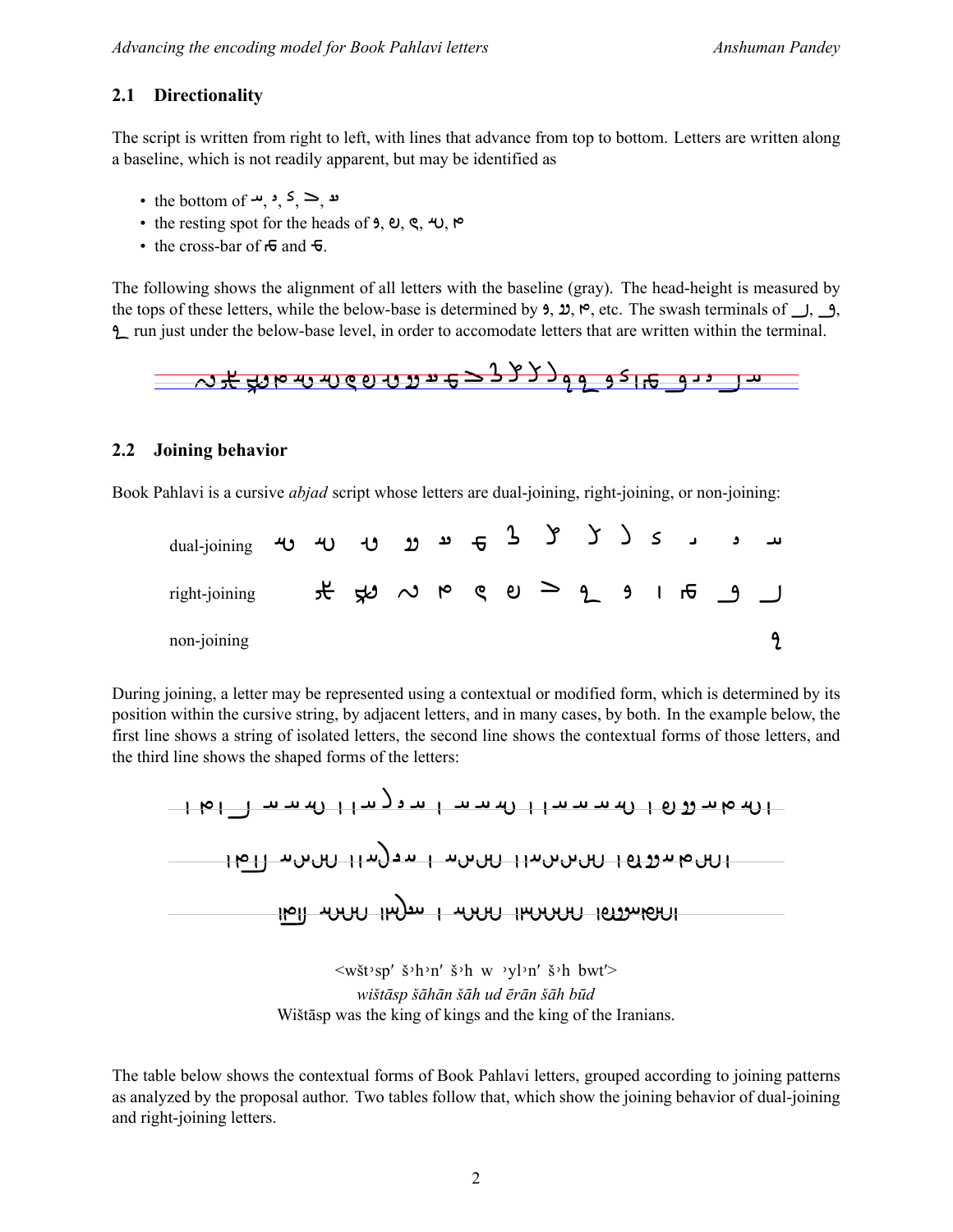|                                              |                            | $\mathbf{X}_\mathrm{n}$             | $X_{\rm f}$                               | $X_{\rm m}$                                | $X_{\rm i}$                                |
|----------------------------------------------|----------------------------|-------------------------------------|-------------------------------------------|--------------------------------------------|--------------------------------------------|
|                                              | beth                       |                                     |                                           |                                            |                                            |
|                                              | 'old' daleth               | ٯ                                   | -و                                        |                                            |                                            |
|                                              | kaph                       | و                                   | 9, 1                                      |                                            |                                            |
|                                              | 'old' kaph                 | L                                   | 玍                                         |                                            |                                            |
|                                              | 'hooked' lamedh            | λ                                   | $\mathbf{z}$                              | $\Delta$                                   | $\overline{1}$                             |
| Minimal or                                   | 'old' lamedh               | ≥                                   | ↘                                         |                                            |                                            |
| no change<br>in shape                        | samekh                     | دد                                  | ےد                                        | ےدد_                                       | ىد                                         |
|                                              | 'tall' samekh              | رد                                  | 22                                        | <u>_99</u>                                 | رو                                         |
|                                              | 'Indian' samekh            | ڻ                                   | ひ                                         | -ن-                                        | ں۔                                         |
|                                              | taw                        | ۴                                   | $\overline{r}$                            |                                            |                                            |
|                                              | $X_I$                      | رىپو                                | ≉ಿ                                        |                                            |                                            |
|                                              | $X_2$                      | 仧                                   | 仧                                         |                                            |                                            |
|                                              | $y-h$ ligature             | $\sim$                              | $\sim$                                    |                                            |                                            |
|                                              | waw-nun-ayin-resh          | ŧ                                   | $r$ , $\vdash$                            |                                            |                                            |
| Height                                       | zayin                      | S                                   | 5, 5                                      | $\mathcal{S}, \mathcal{S}, \mathcal{S}$    | <b>ک</b> , ک, ک                            |
| adjustments<br>for below-base<br>or baseline | lamedh                     | Č                                   | $\overline{J}$ $\overline{J}$             | $\sum_{i=1}^{n}$                           | $(0, 1)$ , $(2, 1)$                        |
| connections                                  | 'stroked' lamedh           | λ                                   | $\overline{\chi}$ $\overline{\chi}$       | $\mathcal{Y}, \mathcal{Y}, \mathcal{Y}$    | $\mathcal{Y}, \mathcal{Y}, \mathcal{Y}$    |
|                                              | 'looped' lamedh            | ን                                   | $\Sigma$ ,                                | $\mathfrak{Z}, \mathfrak{Z}, \mathfrak{Z}$ | $\zeta$ , $\zeta$                          |
| Vertical<br>positioning                      | he                         | ъ                                   | $\overline{\sigma}$ , $\overline{\sigma}$ |                                            |                                            |
| of body                                      | mem-qoph                   | $\mathbf{\textcolor{red}{\bullet}}$ | $\frac{1}{2}$ , $\frac{1}{2}$             | $-\xi$ , $\psi$ , $-\xi$                   | $\mathfrak{S}$ , $\mathfrak{\textbf{-G}}$  |
| Truncation of<br>strokes, or                 | pe                         | ಲ                                   | $e$ , $e$ , $e$                           |                                            |                                            |
| no change                                    | sadhe                      | ୧                                   | $e-$ , $e-$                               |                                            |                                            |
|                                              | aleph-heth                 | ىد                                  | $\Delta L$                                | $     -$                                   | $\mathbf{u}_1, \mathbf{v}_2, \mathbf{v}_3$ |
|                                              | gimel-daleth-yodh          | د                                   | ᆂ                                         | $\mathsf{J}$ , $\mathsf{+}$                |                                            |
| Descent of<br>terminal                       | 'curled' gimel-daleth-yodh | و                                   | ے                                         | $-$ , $-$ , $-$                            | $\bullet$ , $\bullet$ , $\bullet$          |
|                                              | shin                       | ન∪                                  | ᠰ                                         | $H$ , $H$ , $H$ , $H$ , $H$                | $\tt w$ , $\tt w$ , $\tt w$                |
|                                              | 'curled' shin              | ىب                                  | ≁ب                                        | <b>JU-, JU-, -U-</b>                       | w , w , w                                  |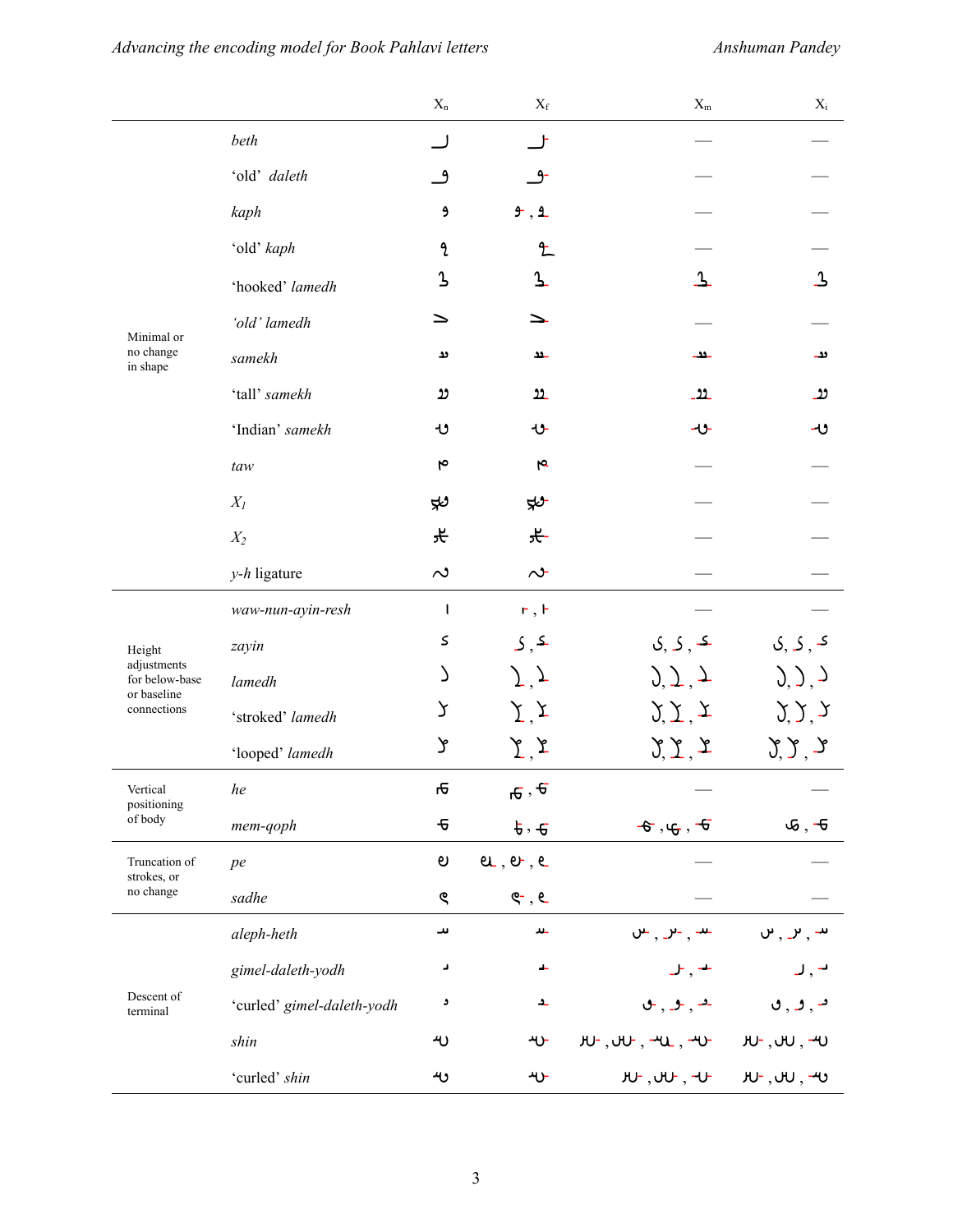|                 | Dual-joining letters                       |                                                                     |                                                                        |             |               |                     |                           |                                     |               |                           |
|-----------------|--------------------------------------------|---------------------------------------------------------------------|------------------------------------------------------------------------|-------------|---------------|---------------------|---------------------------|-------------------------------------|---------------|---------------------------|
| و۔              | ۳                                          | رر                                                                  | $\overline{\sigma}$                                                    | $\mathbf 3$ | У             | $\Delta$            | $\boldsymbol{\mathsf{S}}$ | و                                   | ىد            |                           |
| س∙              | س<br>$\nu$ ل                               | سوو                                                                 | $\mathbf{e}$                                                           | ىك          | Συ            | سلا                 | ىىك                       | ىر<br>ىرد<br>ىىد<br>سد              | ىر بد         | ىد                        |
| ىر              | ىرىد                                       | ىرو<br>روو                                                          | $\mathbf{f}$                                                           |             | $\mathcal{F}$ | $\mathcal{P}$       | ىك                        | ئٹ<br>ىد<br>ٯ<br>ٯ                  | وبد<br>$\sim$ | و                         |
| کۍ              | کله                                        | کړو کړید                                                            | $\frac{5}{9}$                                                          |             | Σ٢            | $\mathcal{F}% _{0}$ | کک                        | کد<br>$\mathcal{L}$                 | کىد<br>ىد     | $\boldsymbol{\mathsf{S}}$ |
| نۍ              | لۍ<br>$\omega$                             | لرو                                                                 | $\theta$                                                               |             | R             | Л                   | ৫                         | $\mathcal{T}$<br>G.                 | لىد<br>4)     | $\Delta$                  |
| $\mathcal{L}$ ৮ |                                            | $\begin{pmatrix} 1 & 1 & 1 \\ 1 & 1 & 1 \\ 1 & 1 & 1 \end{pmatrix}$ |                                                                        |             | у             | $\mathbbm{R}$       | ঽ                         | $\mathcal{P}$<br>$\mathfrak{J}$     | کر<br>心       | $\mathsf{\mathsf{y}}$     |
|                 |                                            |                                                                     |                                                                        |             |               |                     |                           |                                     | ݣﯩﺮ           | $\mathbf 3$               |
| ಀ೯              | ᠊ᡃᡃᡃᢗᡉ                                     | 26<br>স্ਦ                                                           | $\mathbf{\theta}$                                                      |             | ᡏᠣ            | $\mathcal{F}$       | 9ک                        | $\overline{46}$<br>46<br>ೊ<br>ન્દ્વ | щ<br>ન્પઉ     | $\overline{6}$            |
|                 |                                            |                                                                     | ىنك بىلا بىلا — <del>ت</del> ە نىند نىنى <sup>د</sup><br>بىك بىلا بىلا |             |               |                     |                           | ಀ<br>$\ddot{\omega}$<br>ىدد<br>ىىد  | ريد           | رو                        |
|                 |                                            |                                                                     |                                                                        |             |               |                     |                           | ىد                                  | ىس            | و                         |
|                 | שיט ישט שיט ביט $\sim$ לאט לאט גאט יאט ישט |                                                                     |                                                                        |             |               |                     |                           |                                     |               | ىبر                       |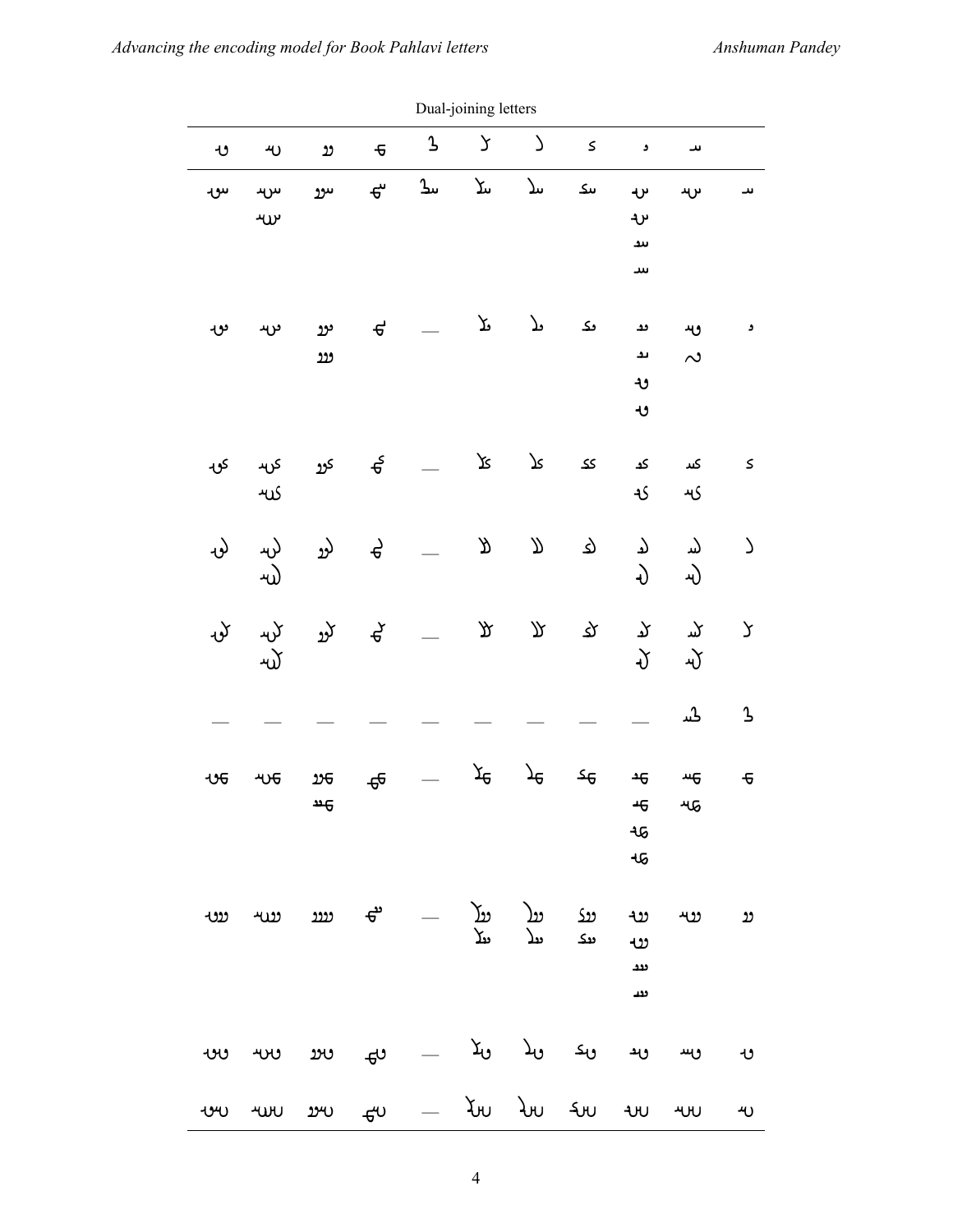|                       |                      |                      |                               |                      | Right-joining letters |                   |                            |                  |               |                           |
|-----------------------|----------------------|----------------------|-------------------------------|----------------------|-----------------------|-------------------|----------------------------|------------------|---------------|---------------------------|
| $\blacktriangleright$ | ୧                    | ಲ                    | $\mathfrak{p}$                | $\pmb{\mathfrak{H}}$ | $\geq$                | $\mathbf{I}$      | Æ                          | ڡ                | ل             |                           |
| ١Ç٢                   | ىرە<br>سى            | ىرە<br>س<br>$\omega$ | سم                            | سو                   | سد                    | ۳<br>ᢞ            | ക്                         | سى               |               | ىد                        |
| ٤                     | ಅ<br>بع              | ಅ<br>ىرە<br>లు       | مع                            | رو<br>ىو<br>ىو       |                       | م<br>۲<br>$\zeta$ | Æ                          | ؈                | م -           | و                         |
| ٦es                   | ల్<br>ھ              | کرم<br>es<br>ల్      | عو                            | کو<br>ى              |                       | ې                 | ಕ್ಗ                        | کو               | کل            | $\boldsymbol{\mathsf{S}}$ |
| $\hat{\mathbf{e}}$    | $\mathfrak{g}$<br>لھ | ಲ<br>ಲ               | $\frac{\partial}{\partial x}$ | لو                   |                       | þ                 | ራ<br>ሕ                     | لم               | $\rightarrow$ | $\mathcal{L}$             |
| $\mathfrak{g}$        | $\delta$<br>φ        | ల్<br>ี่ยั           | $\sum_{i=1}^{N}$              | کو                   |                       | þ                 | ች<br>ት                     | للم              | $\rightarrow$ | У                         |
| $\overline{5}$<br>١e  | ල $\epsilon$         | e <sub>e</sub>       | 饭                             | 96                   |                       | Ю<br>ъ            | ᠲ                          | _೨೯              | <u>ு</u>      | $\pmb{\cdot}$             |
| œυ<br>ىنم             | ಀ<br>ىيى             | ಲು<br>ىىرە<br>లు     | يو                            | <u>ເນ</u><br>ىدو     |                       | مم                | ಕ್                         | س س              |               | ָט                        |
| بص                    | ون                   | ಲು                   | 也                             | وبو                  |                       |                   | $v_{\overline{\theta}}$ or | ںو_              | ್ರಲ           | ٯ                         |
| <b>ISIT</b>           | ლ<br>eru             | <b>eru</b><br>ஸ      | <u>າ″∪</u>                    | ىبو                  |                       | $\mu_{\rm U}$     |                            | <del>ి</del> ల అ | ျာပ           | ٣U                        |

p<br>Right-joining lot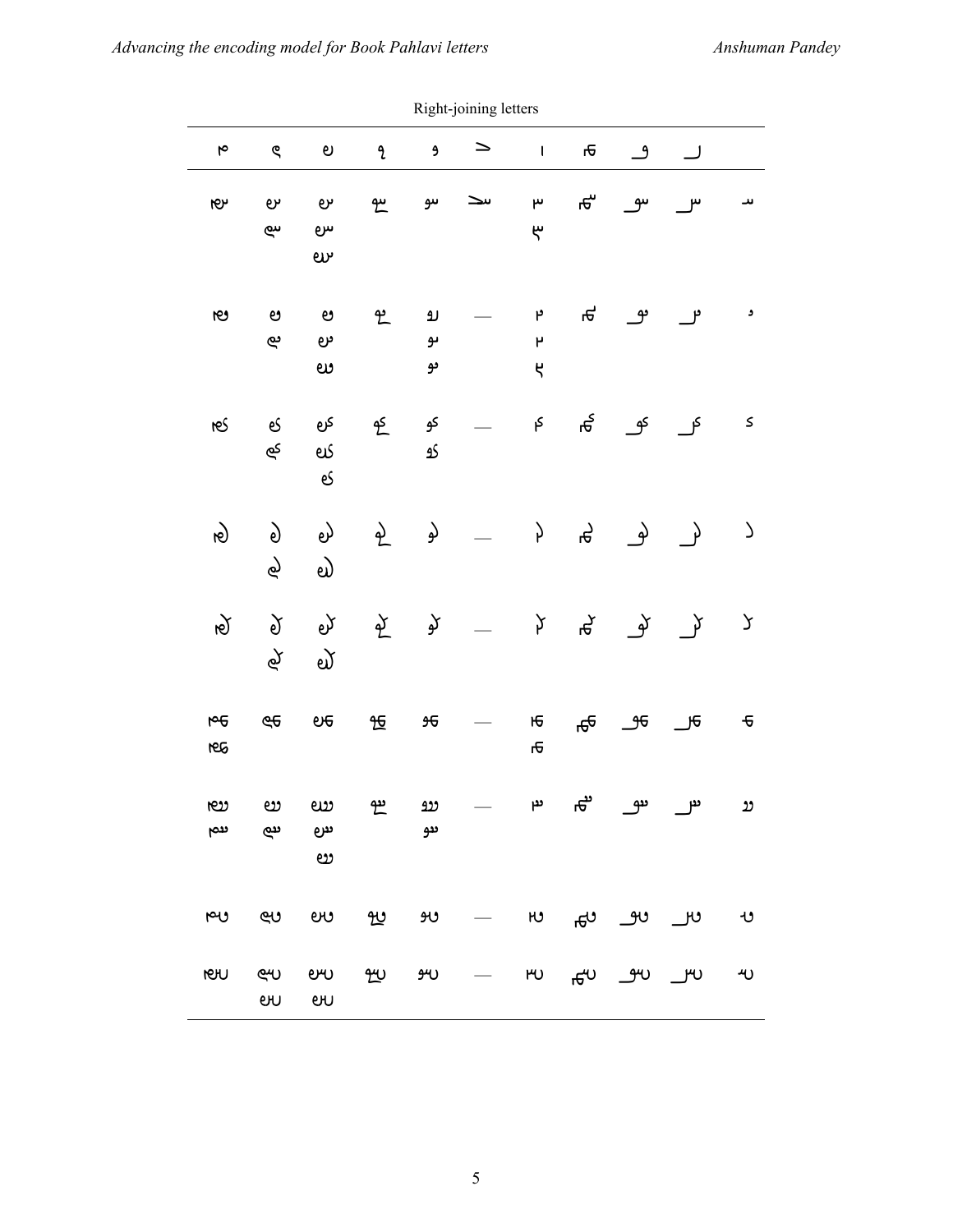## **3 Summary of Graphemes**

The Book Pahlavi letters may be categorized as those that have 'simple' or 'complex' graphemes. A summary of the distinctive graphemes for each letter, as shown in the above tables, is provided below:

| Simple Letters    |                                         | <b>Complex Letters</b>     |                                      |
|-------------------|-----------------------------------------|----------------------------|--------------------------------------|
| beth              |                                         | aleph-heth                 | $\mathsf{u},\mathsf{v},\mathsf{u}$   |
| 'old' daleth      | $^{\circ}$                              | $a-y$ lig                  | سد                                   |
| waw-nun-ayin-resh | 1,1                                     | gimel-daleth-yodh          | د , ر                                |
| zayin             | 5, 5, 5                                 | 'curled' gimel-daleth-yodh | $\epsilon, \epsilon, \epsilon$       |
| kaph              | و                                       | he                         | $\vec{\theta}$ ( $\vec{\theta}$ + i) |
| 'old' kaph        | $\mathbf{a}$                            | samekh                     | $(2 + 1)$ ند                         |
| final 'old' kaph  | 9                                       | 'tall' samekh              | $(3 + 5)$ 22                         |
| lamedh            | $\langle \, \rangle, \rangle$           | 'Indian' samekh            | $($ ປ+ປ) ປ                           |
| 'stroked' lamedh  | (3, 5, 5)                               | pe                         | e, e                                 |
| 'looped' lamedh   | $\mathcal{L}, \mathcal{L}, \mathcal{L}$ | sadhe                      | e, e                                 |
| 'hooked' lamedh   | $\mathbf 3$                             | shin                       | H, H, H                              |
| 'old' lamedh      | ≥                                       | 'curled' shin              | ربه                                  |
| mem-qoph          | ᠊ᠲ                                      |                            |                                      |
| taw               | ۴                                       |                            |                                      |
| XI                | ಳು                                      |                            |                                      |
| X <sub>2</sub>    | 仧                                       |                            |                                      |
| y-h ligature      | $\sim$                                  |                            |                                      |

'Simple' letters have graphical identities that are largely preserved while joining, despite elongation or shortening. 'Complex' letters may resemble sequences of other letters, or may be obscured when joined with certain adjacent letters, resulting in ambigious representations.

The above graphemes could be used to reproduce Book Pahlavi text from transliterated sources. If a user understand basic rules of the script, these characters could also be used unambigiously to reproduce a Book Pahlavi document as encoded text. The accuracy of the latter, however, is dependently on the care and precision with which a source was written or printed.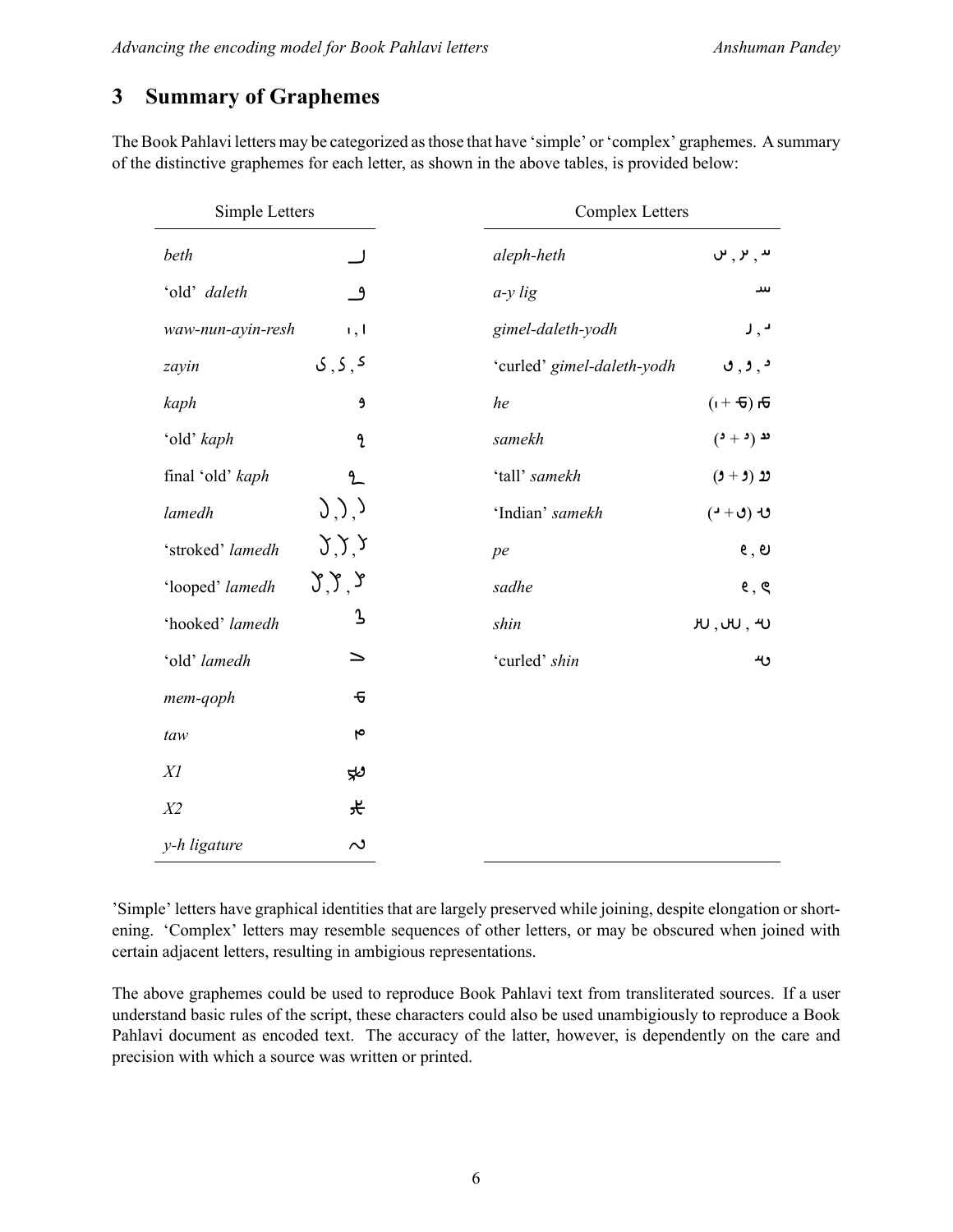#### **4 Complexities of the script**

The shaping behavior of Book Pahlavi letters presents several challenges for developing an encoding model. Some palaeographically distinct letters resemble shaped sequences of other letters:

|                | aleph-heth           | $\bullet + \bullet$       | $daleth$ -gimel-yodh + daleth-gimel-yodh                                                |
|----------------|----------------------|---------------------------|-----------------------------------------------------------------------------------------|
| $\overline{6}$ | he                   | $\mathbf{r} + \mathbf{e}$ | $mem-qoph + height-adjusted$ waw-nun-ayin-resh                                          |
| ئڈ             | samekh               | و $_{+}$ و                | 'curled' daleth-gimel-yodh + 'curled' daleth-gimel-yodh                                 |
| ນ              | 'tall' <i>samekh</i> | $9 + 9$                   | descending 'curled' <i>daleth-gimel-yodh</i> + descending 'curled'<br>daleth-gimel-yodh |
| ل+             | 'Indian' samekh      | ق + د                     | descending 'curled' <i>daleth-gimel-yodh</i> + <i>daleth-gimel-yodh</i>                 |
| ىبر            | 'curled' <i>shin</i> | ق + تنـ                   | descending 'curled' <i>daleth-gimel-yodh</i> + <i>aleph-heth</i>                        |

Some palaeographical letters have distinctive forms in some sources, while in other sources they may resemble shaped sequences of other letters:

'curled' *shin* + descending 'curled' *daleth-gimel-yodh* + *aleph-heth* + short descending 'curled' *daleth-gimel-yodh* + back-sloping *alephheth*

Some letter combinations have alternate, multiple valid representations, which may occur concurrently. Some forms are used in preserved spellings. Usage of a particular form generally cannot be predicted.

| $aleph + ginel-daleth$ -yodh     | $\boldsymbol{\psi}$ , $\boldsymbol{\psi}$ , $\boldsymbol{\mu}$ , $\boldsymbol{\mu}$ , $\boldsymbol{\psi}$ (medial) |
|----------------------------------|--------------------------------------------------------------------------------------------------------------------|
| $aleph + shin$                   | $\mathbf{w},\mathbf{w}$                                                                                            |
| $aleph + pe$                     | ഐ ് ക്                                                                                                             |
| gimel-daleth-yodh $+$ aleph-heth | $\boldsymbol{\mathsf{w}}$ , $\boldsymbol{\mathsf{\sim}}$                                                           |
| gimel-daleth-yodh + $kaph$       | <b>و</b> , یو , رو                                                                                                 |
| gimel-daleth-yodh + pe           | ಲ , ಲು , ಅ                                                                                                         |
| $zayin + aleph$                  | ۍ  کس                                                                                                              |
| $zayin + kaph$                   | <u>که</u> , <sup>کو</sup>                                                                                          |
| $lambda + aleph$                 | (س (س                                                                                                              |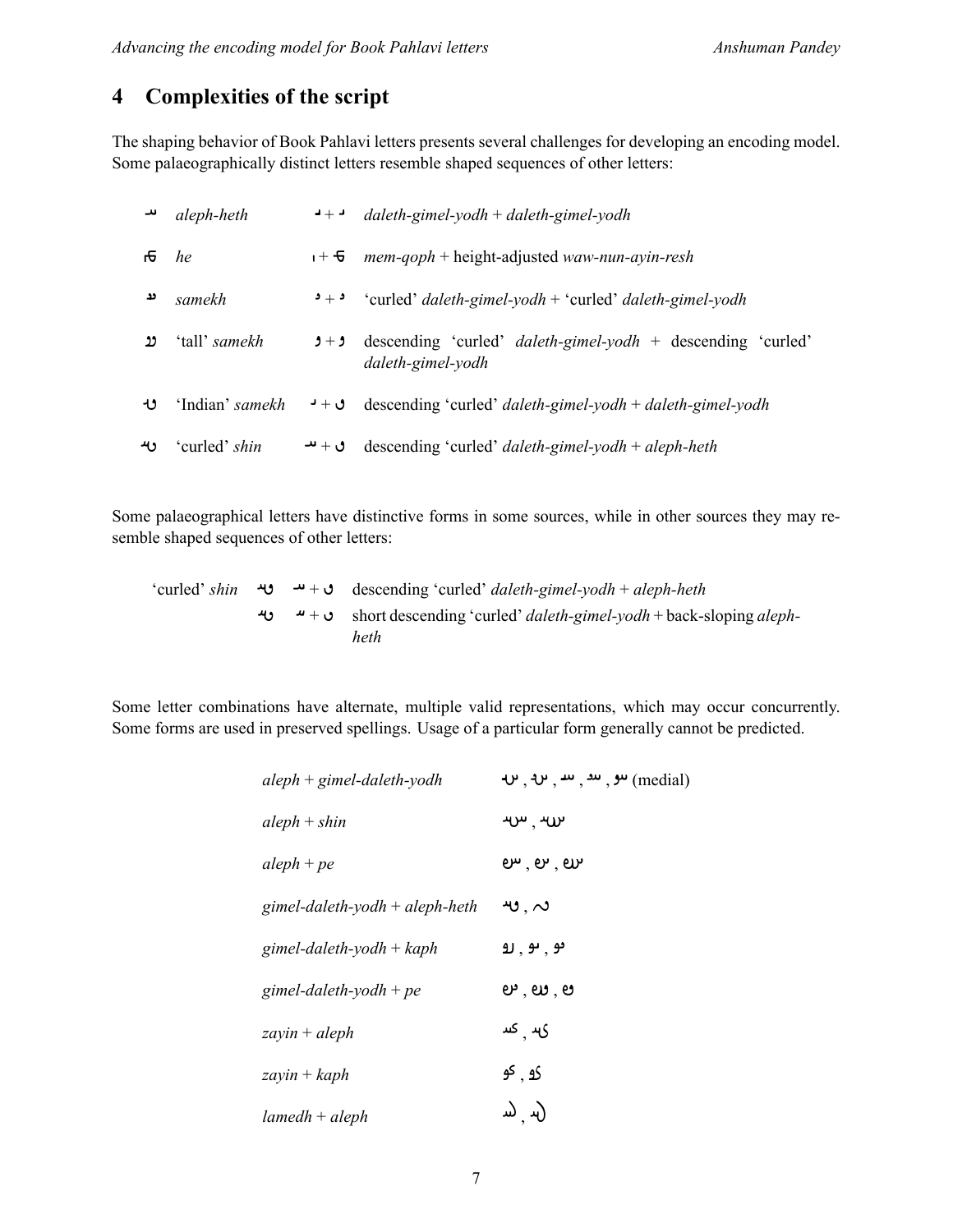| $lambda + pe$                  | ಲಿ . ಲ <mark>ಿ</mark>             |
|--------------------------------|-----------------------------------|
| $lambda + saddle$              | <u>ನಿ, ಲ</u> )                    |
| $mem-qoph + waw-nun-ayin-resh$ | $H\overline{G}$ , $H\overline{G}$ |
| samekh + $pe$                  | ಉ . ಅ                             |
| $\sinh + pe$                   | eru, eru                          |
| $shin + saddle$                | ev, ev                            |

Some letter sequences may be analyzed in multiple ways:

| سد  |             | $\rightarrow +$ aleph-heth + daleth-gimel-yodh                                               |
|-----|-------------|----------------------------------------------------------------------------------------------|
|     |             | $\rightarrow$ + → daleth-gimel-yodh + aleph                                                  |
| ىرە |             | $\mathbf{e}$ + $\mathbf{u}$ aleph + pe                                                       |
|     |             | $g + \rightarrow$ aleph + sadhe                                                              |
| روو | $20 + 3$    | 'curled' daleth-gimel-yodh + samekth                                                         |
|     | ∙ + צ       | $samekh + \text{median}$ daleth-gimel-yodh                                                   |
| ೮   |             | $\theta$ + $\theta$ daleth-gimel-yodh + pe                                                   |
|     |             | $\zeta$ + <b>d</b> daleth-gimel-yodh + sadhe                                                 |
| ۳υ  |             | $1 + 40$ shin + waw-nun-ayin-rest                                                            |
|     |             | $1 + 4 + 3$ daleth-gimel-yodh + aleph + waw-nun-ayin-rest                                    |
| ಲ   |             | $\mathbf{e} + \mathbf{v}$ samekh + pe                                                        |
|     | $Q + 9 + 9$ | descending 'curled' <i>daleth-gimel-yodh</i> + descending 'curled'<br>daleth-gimel-yodh + pe |
|     | $e + p$     | $samekh + saddle$                                                                            |
|     |             | $g + h$ daleth-gimel-yodh + daleth-gimel-yodh + sadhe                                        |
| ഩ   |             | $\theta$ + $\theta$ shin + pe                                                                |
|     |             | $g + 40 \quad \text{shin} + \text{ saddle}$                                                  |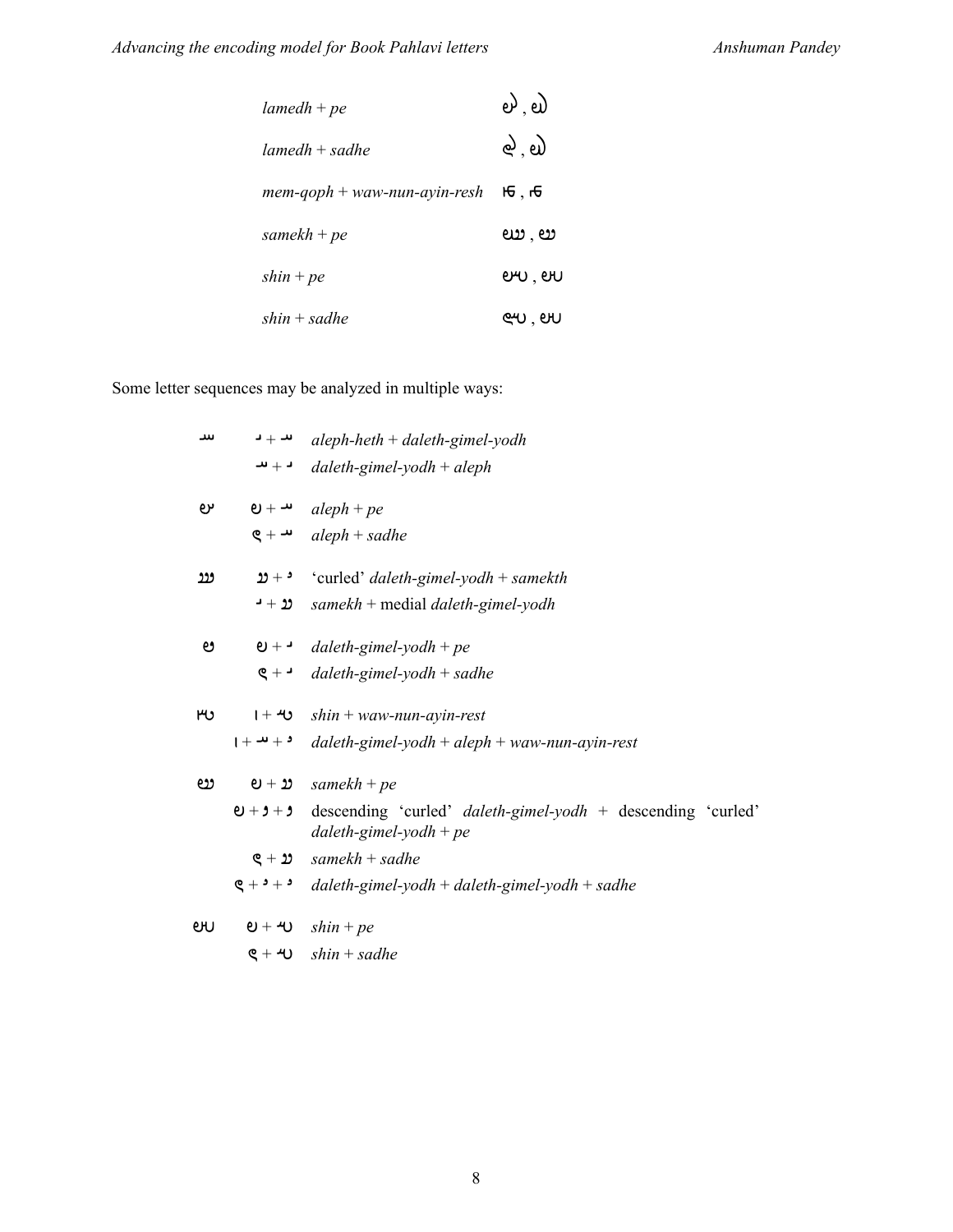### **5 Challenges for Defining the Encoding Model**

In a typical 'palaeographic' encoding model for cursive joining scripts, all of the distinctive letters of a script would be encoded as characters, while the contextual forms would be handled at the font level. While many Book Pahlavi letters have straight-forward rules for joining, which are predictable, there are a handful of letters that have multiple representations when they are adjacent to certain other letter. For such pairs, the joining behavior cannot be predicted. The different representations of these letter pairs are found in historical spellings that are preserved in large numbers across the corpus. Accordingly, a suitable encoding model would be hybrid of the 'palaeographical' approach, and 'graphemic' and 'graphetic' systems. This model would provide character repertoire that includes some palaeographical letters, the contextual forms of some letters, and graphical primitives.

Of the various encoding models proposed for Book Pahlavi over the years, the latest document is "Teeth and bellies: a proposed model for encoding Book Pahlavi" (L2/20-246) by Roozbeh Pournader. It recommends using graphical elements to construct certain letters and letterforms instead of relying solely on shaping. Pournader's model offers the most practical way forward. It eliminates ambiguities of character identity by encoding some contextual forms and by decomposing some letters into character primitives. The intent is to representing the overall graphical structure of Book Pahlavi text, rather than adhere to a one-to-one relationship between palaeographical letters and rendered text.

Among Pournader's set of primitives are the characters:

 'tooth' 'curled tooth' 'belly' 'curled belly'

These characters would be used, for example, as follows:

 +  $+$   $+$   $+$   $+$  + + + + + + + + + + + + + + +

This certainly provides for representation of the Book Pahlavi text in the plainest way possible. It follows the approach taken by Henrik Samuel Nyberg in his *A Manual of Pahlavi* (Otto Harassowitz: 1964). Nyberg provides a highly normalized method of writing Book Pahlavi that avoids calligraphic features found in manuscripts and printed materials. Letters with 'teeth' are written in a homogenous fashion:



However, Nyberg takes care to differentiate the shapes of 'bellies', as shown in the example below. He draws distinctions between the belly of *shin* (outlined in red), the belly of *aleph-heth* (outlind in orange), and the belly of *pe* (outlined in pink). Also compare the shapes of the bellies of *shin* followed by *aleph-heth*, outlined in navy blue. These variations in the shapes of bellies are essential to the identity of letters.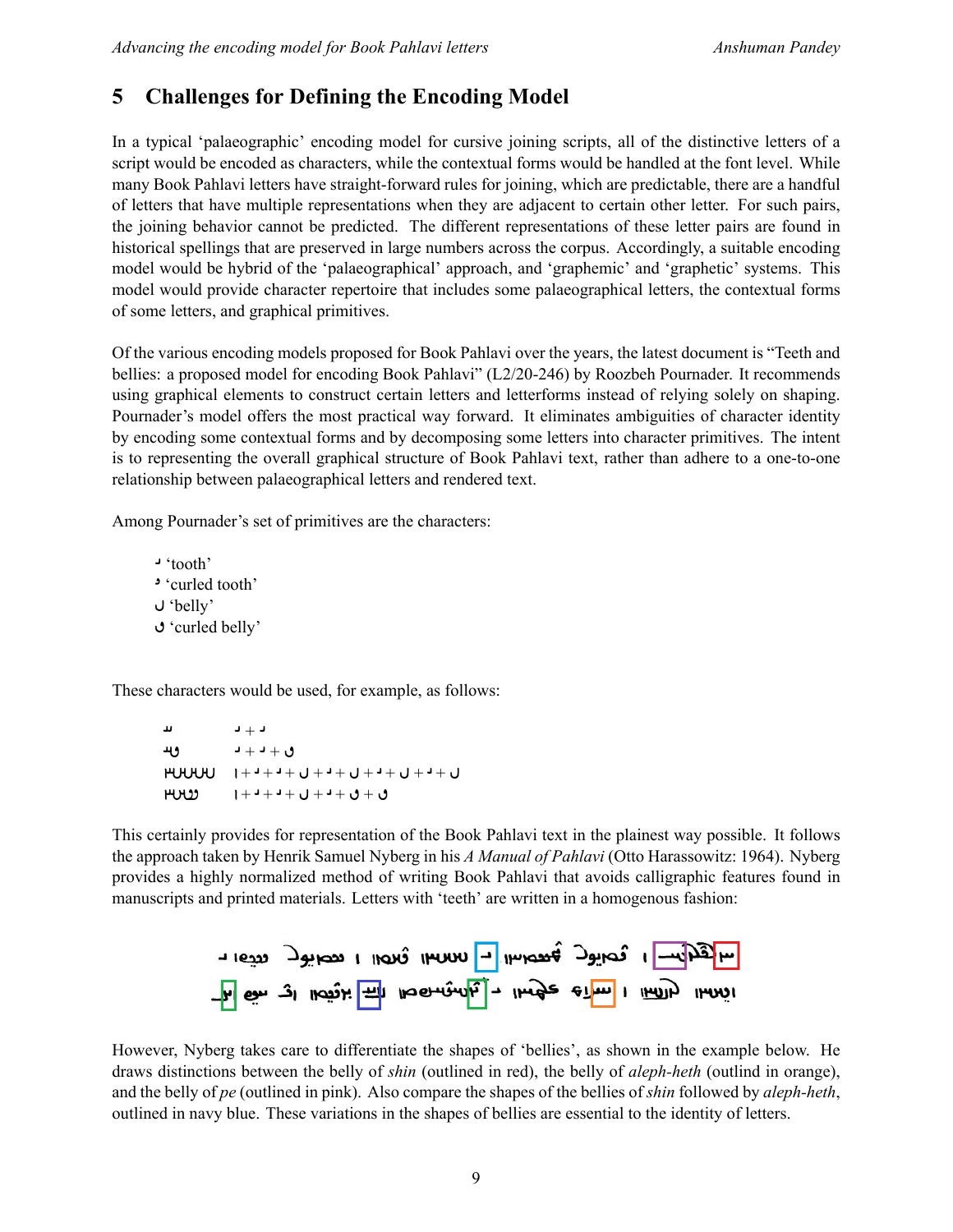

These distinctions, such as curvatures, are not whimsical; they are inherent aspects of the letterforms and carry semantic value. Note the similarity, but distinction between the size of the curled belly of the *shin* (red) and that of initial *gimel-daleth-yodh* (blue) in *A Grammar of the Pahlvi Language* (Bombay: 1871) by the *darab dastur* Peshotan Sanjana:

> લાેભનાે દરૂજ અને ઘણાે હલકાે ખાેરાક આપણે હમણાં ખાધાે તેજ. our l'our a lieus 5. (e o b ip) 1409 lutent un loure ઘણી સતરી (જમીનને) મેં પેદા કીધી. પ્રારંગી ભાગામાંળી ઊપ

Likewise, not all 'teeth' are the same, as shown in the *Zand i javit sheda dad*, printed by Sanjana (Bombay: 1895), which contains *fargard* 1–9, 16 of the *Vendidad*. Note the distinctive representations of a sequence of two teeth. Compare initial *aleph-heth* (red) to its isolated / final form (orange), and compare these forms to the mediam *shin* in navy blue. Also, compare the form of initial *aleph-heth* in red with its shape in green. The form of initial *gimel-daleth-yodh* (blue gray, purple) also differs from initial *aleph-heth* (red).



Similarly, not all 'bellies' are alike. Compare the belly of initial *aleph-heth* (red) with the shape of initial *shin* (green):

$$
3 - 32 = 3
$$

Similar distinctions between varieties of 'teeth' and 'bellies' are made by Prods Oktor Skjærvø in his *Introduction to Pahlavi* (Cambridge, MA: 2007): The 'teeth' of certain letters different from those of others. Compare the shape of the teeth of *shin* (green, sky blue) with *aleph-heth* (navy blue). Also note the differences in shape of intial *aleph-heth* (red) and the final form (light gray). Also compare the belly of *pe* (purple) with the others.

TON 1964 HOU HOU POUPLY I HOU PHONO I POWER I HOUSE IN THE TON I HOU PHONO IHOOCHU I ANGIVING I IHOICUME I IHOO V HORDH I IHOUH IIO V HOGHH I

Skjærvø expresses the identity of letters by consistent usage of various 'bellies'. Compare the shape of the belly of *shin* (pink) with *aleph-heth* (red). Also note the differences in shape of intial *aleph-heth* (red) and the final form (light gray).

INUTING TO THE STOP IT THANKS IT THE MITCH IT THE THE THE PIECE IN DITING IHOUUUII AMAI 4 MOREH I IHOILIHLE" I IHOID 4 MOREH I IHOUH IID 4 MOREH I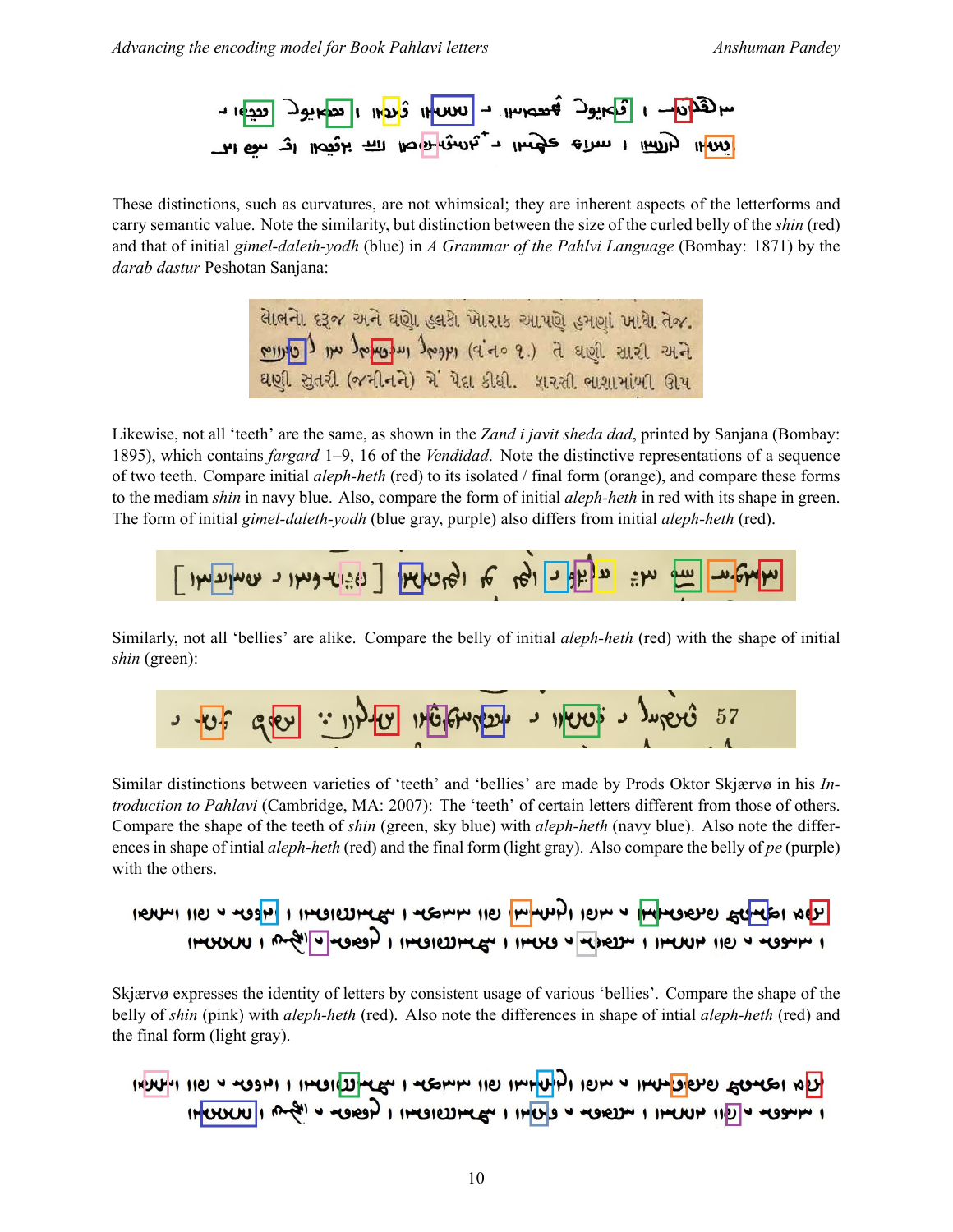The same distinctions are seen in the *Corpus of Pahlavi Texts*, edited by Jamaspji Dastur Minocherji Jamasp-Asana (Bombay: 1913), which was printed using an elementary metal type. Here, also, different representations of 'teeth' are illustrated:



The distinction between letters is maintained by consistent usage of different 'bellies':



Based on the examples shown above, it is evident that a model based on 'teeth' and 'bellies' is certainly viable. But, Pournader's repertoire of  $\cdot$  'tooth',  $\cdot$  'curled tooth',  $\cup$  'belly',  $\cup$  'curled belly' needs to be extended to account for the semantic distinctions conveyed by variations of these shapes as attested across the corpus.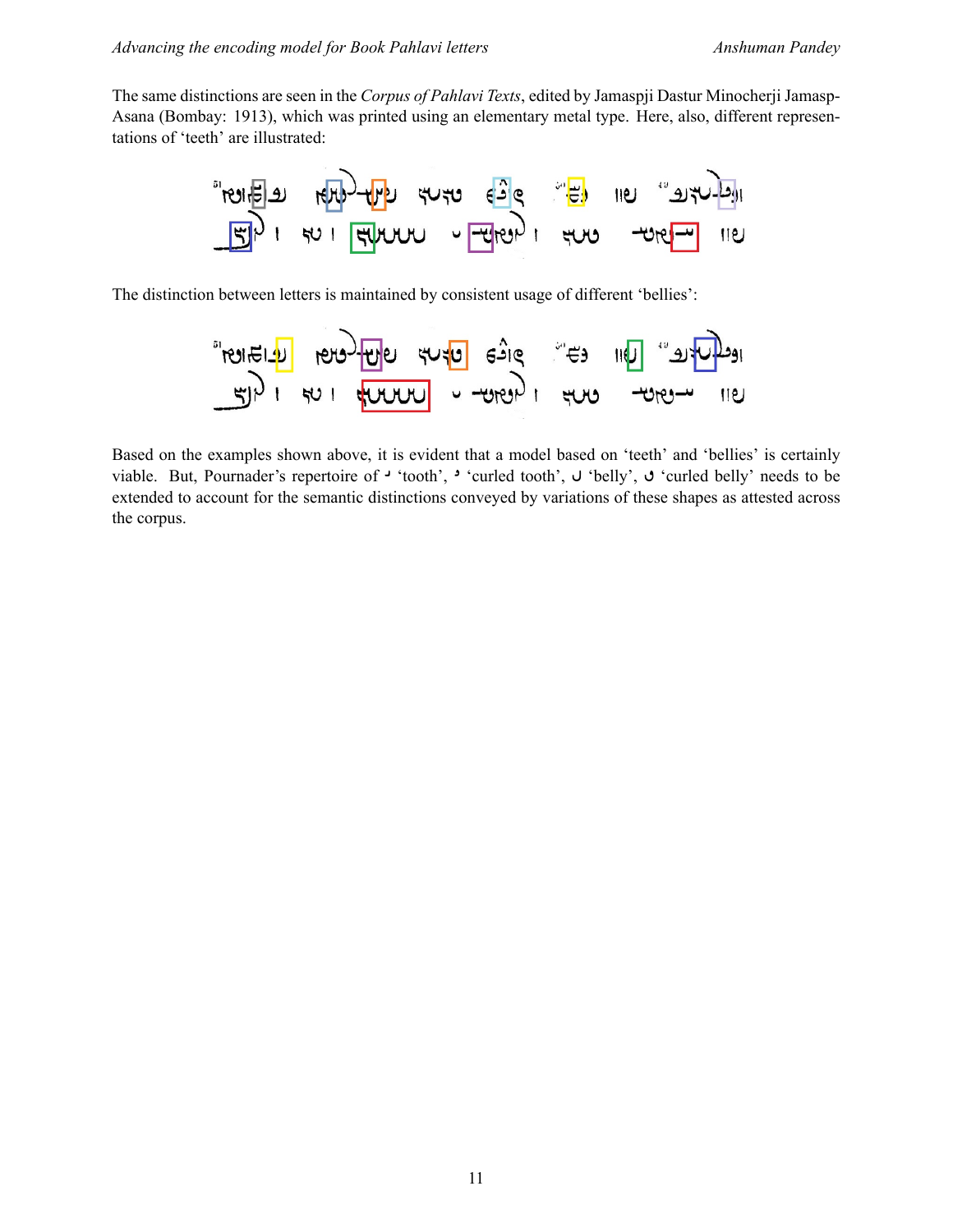'stroked' *lamedh* with belly  $\bigvee$  d

'looped' *lamedh* with half belly  $\int d$ 

'looped' *lamedh* with belly  $\int d$ 

final *pe-sadhe* e r

## **6 Proposed Encoding**

The proposed model for Book Pahlavi is based encoding the following as distinctive characters:

| Palaeographical letters |                     |              | Teeth components                        |              |             |
|-------------------------|---------------------|--------------|-----------------------------------------|--------------|-------------|
| beth                    |                     | $\mathbf r$  | $\mathbf d$<br>د<br>tooth               |              |             |
| 'old' daleth            | $\mathbf{a}$        | $\mathbf r$  | curled tooth<br>$\rm d$<br>و            |              |             |
| waw-nun-ayin-resh       | 1                   | $\mathbf{r}$ | double tooth<br>$\mathbf d$<br>ىد       |              |             |
| zayin                   | S                   | d            | triple tooth<br>سد<br>$\rm d$           |              |             |
| kaph                    | و                   | $\mathbf{r}$ |                                         |              |             |
| 'old' kaph              | L                   | $\mathbf r$  | Belly components                        |              |             |
| final 'old' kaph        | 2                   | $\mathbf n$  | belly<br>d<br>U                         |              |             |
| lamedh                  | )                   | d            | $\mathbf d$<br>half belly<br>J          |              |             |
| 'stroked' lamedh        | ነ                   | $\mathbf{d}$ | straight belly<br>d<br>J                |              |             |
| 'looped' lamedh         | Y                   | $\mathbf{d}$ | half straight belly<br>$\mathbf d$<br>J |              |             |
| 'hooked' lamedh         | λ                   | $\mathbf{d}$ | curled belly<br>d<br>ٯ                  |              |             |
| 'old' lamedh            | ⇒                   | $\mathbf{r}$ | $\rm d$<br>ۯ                            |              |             |
| mem-qoph                | $\overline{\sigma}$ | d            | half curled belly                       |              |             |
| pe                      | ಲ                   | $\mathbf{r}$ |                                         |              |             |
| sadhe                   | ୧                   | $\mathbf r$  | Contextual forms                        |              |             |
| 'curled' shin           | ىە                  | d            | short waw-nun-ayin-resh                 | $\mathbf{I}$ | $\mathbf r$ |
| taw                     | ٩                   | $\mathbf r$  | zayin with half belly                   | S            | $\mathbf d$ |
| $X_I$                   | $\approx$           | $\mathbf r$  | zayin with belly                        | ى            | $\rm d$     |
| $X_2$                   | 仧                   | $\mathbf{r}$ | lamedh with half belly                  |              | $\mathbf d$ |
| $g-d-y + a-h$ ligature  | $\sim$              | r            | lamedh with belly                       |              | $\mathbf d$ |
|                         |                     |              | 'stroked' lamedh with half belly        | J            | $\mathbf d$ |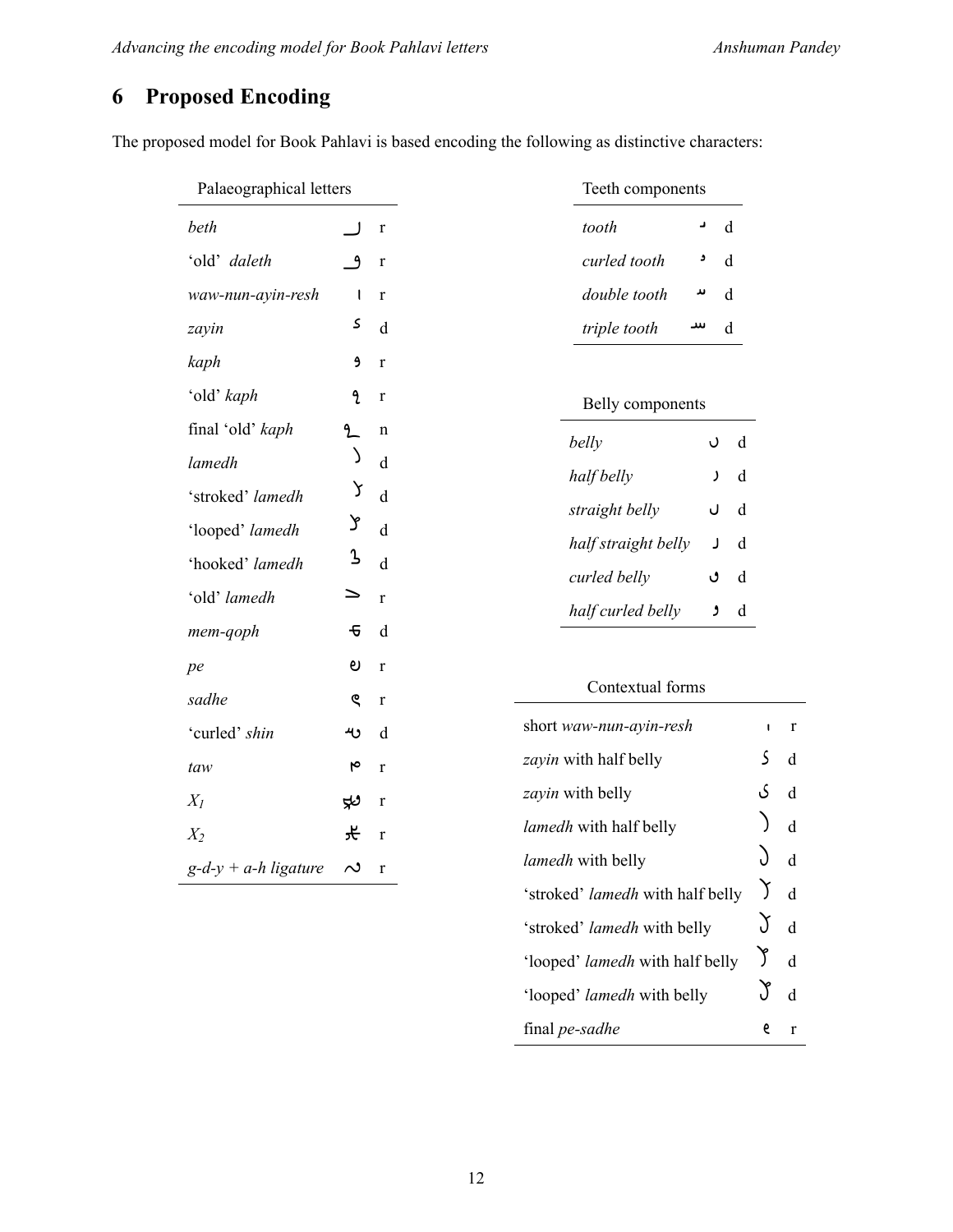The repertoire is based upon the following principles:

- palaeographic letters that are completely distinctive and cannot be confused with other letters or sequences of letters are encoded as independent characters
- any palaeographical letter that is identical to a rendered sequence of letters is decomposed into graphical primitives
- contextual variant forms of a given letter or primitive that are used for enabling connections with different letters are included as separate characters
- atomic ligatures are encoded as independent characters

In this model:

• The following letters are not independently encoded and are to be represented using a sequence of other characters:

| he                      | ਾਦ | i + £             |
|-------------------------|----|-------------------|
| samekh                  | ئد | $\cdot$ د $\cdot$ |
| 'tall' <i>samekh</i> נב |    | $9 + 9$           |
| 'Indian' samekh せ       |    | ق + د             |
| shin 40                 |    | $u + u$           |

- The 'tooth' allographs <sup>1</sup> and <sup>2</sup>, used for representing *gimel-daleth-yodh* in various contexts, are encoded as separate characters as they occur concurrently.
- In addition to  $\rightarrow$ , the  $\rightarrow$  and  $\rightarrow$  are encoded as separate characters. Details on the latter two are provided below. The rule for usage of these letters is as follows: if a string contains two 'teeth', use  $\rightarrow$  instead of  $-$  +  $-$ ; if a string contains three 'teeth' use  $-$  instead of  $-$  +  $-$  +  $-$ .
- The  $\rightarrow$  is encoded as a separate character in order to enable typographical support for different representations of *aleph-heth* in initial, medial, and final position.
- The ligature  $\rightarrow$  of *aleph-heth* + *gimel-daleth-yodh* is encoded as an atomic character in order to enable typographical support for different representations of it, as compared to  $\cdot$ .
- Letters whose contextual forms consist of elongation of the body are also encoded separately, eg.  $\mathcal{S}$ and) for writing  $\lambda$  when it occurs before certain letters: both  $\omega$  and  $\lambda$  for  $\lambda$  *lamedh* +  $\omega$  *aleph-heth*; and both and for *zayin* + *aleph-heth*